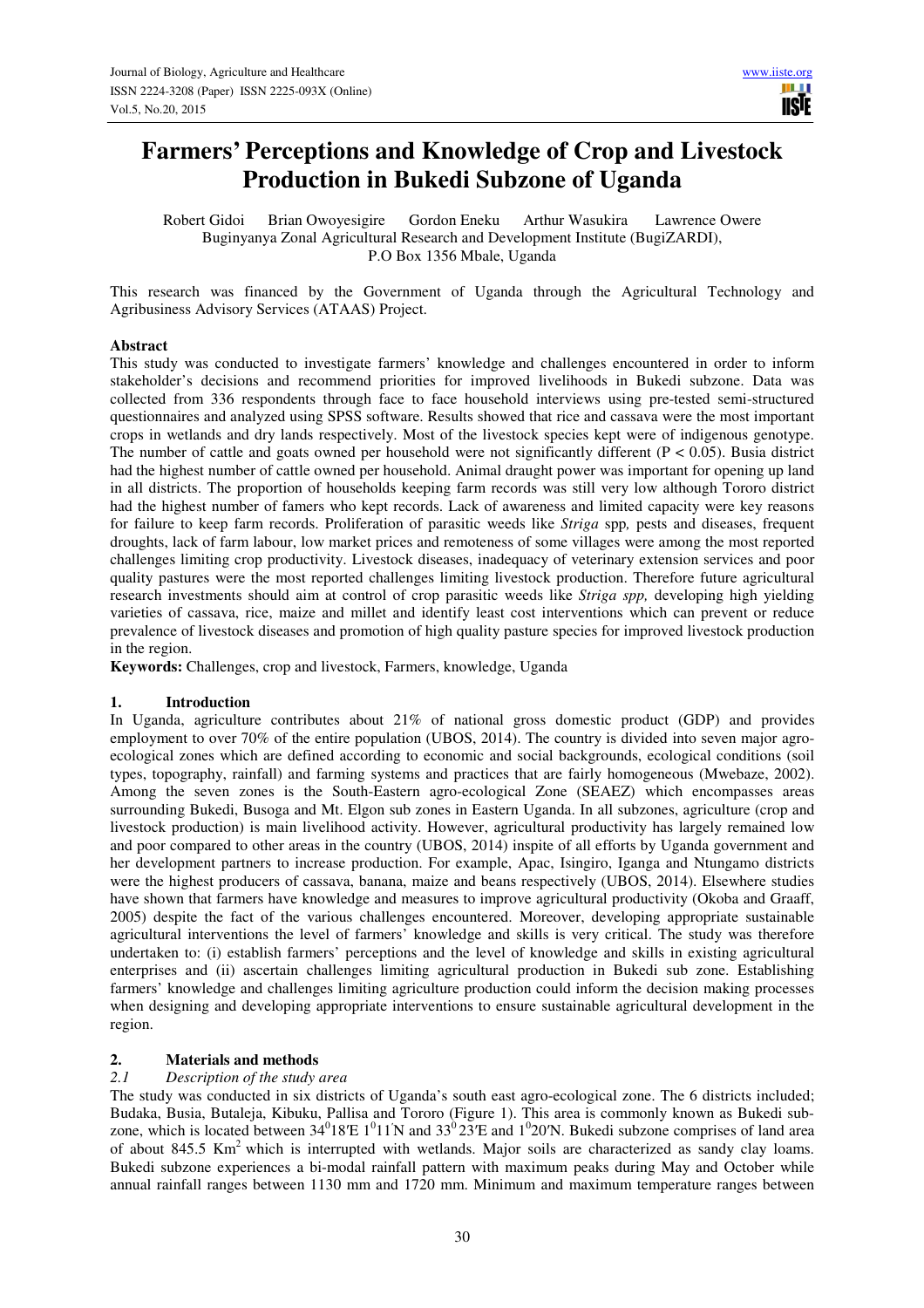16.2 and 28.7 degrees Celsius respectively.



**Figure 1. Bukedi subzone districts (boundaries marked with dark blue line)** 

## *2.2 Study design, data collection and analysis*

A household survey which involved use of multi-stage sampling techniques with a combination of purposive and simple random sampling procedures was conducted in Bukedi subzone. The first step involved purposive selection of two sub-counties for the study sites carrying out agricultural activities in "wet" and "dry" lands in each category. The second stage involved simple random selection (SRS) of two parishes per sub-county and two villages per parish where data was collected raising a total of 24 parishes and 48 villages in the study area. The final stage was the use of simple random sampling of household heads from the selected villages. Respondents were finally selected from village lists provided by the respective sub county Coordinators of the National Agricultural Advisory services programme and the Community Development Officers (CDOs). Fifty six respondents per district were randomly selected raising a total of 336 respondents. Data was collected through face to face interviews with household heads using pre-tested semi-structured questionnaires. Collected data was then cleaned to ensure consistency and no missing values. Data was coded and entered into SPSS software version 18 (SPSS Inc, 2009) spreadsheet and analyzed.

# **3. Results**<br> **3.1 General**

## *3.1 General household demographics*

Majority (over 70%) of the households were male headed. Overall most of the respondents were in the 38 - 47 age group representing 26.2% of all the households. In all districts, respondents who had attained tertiary education were less than 30% (Table 1). Additionally in Budaka and Tororo districts all respondents had attained some level of education. Busia district had the least of the respondents who had attained education beyond secondary level. Formal education included training at all levels of post-secondary education.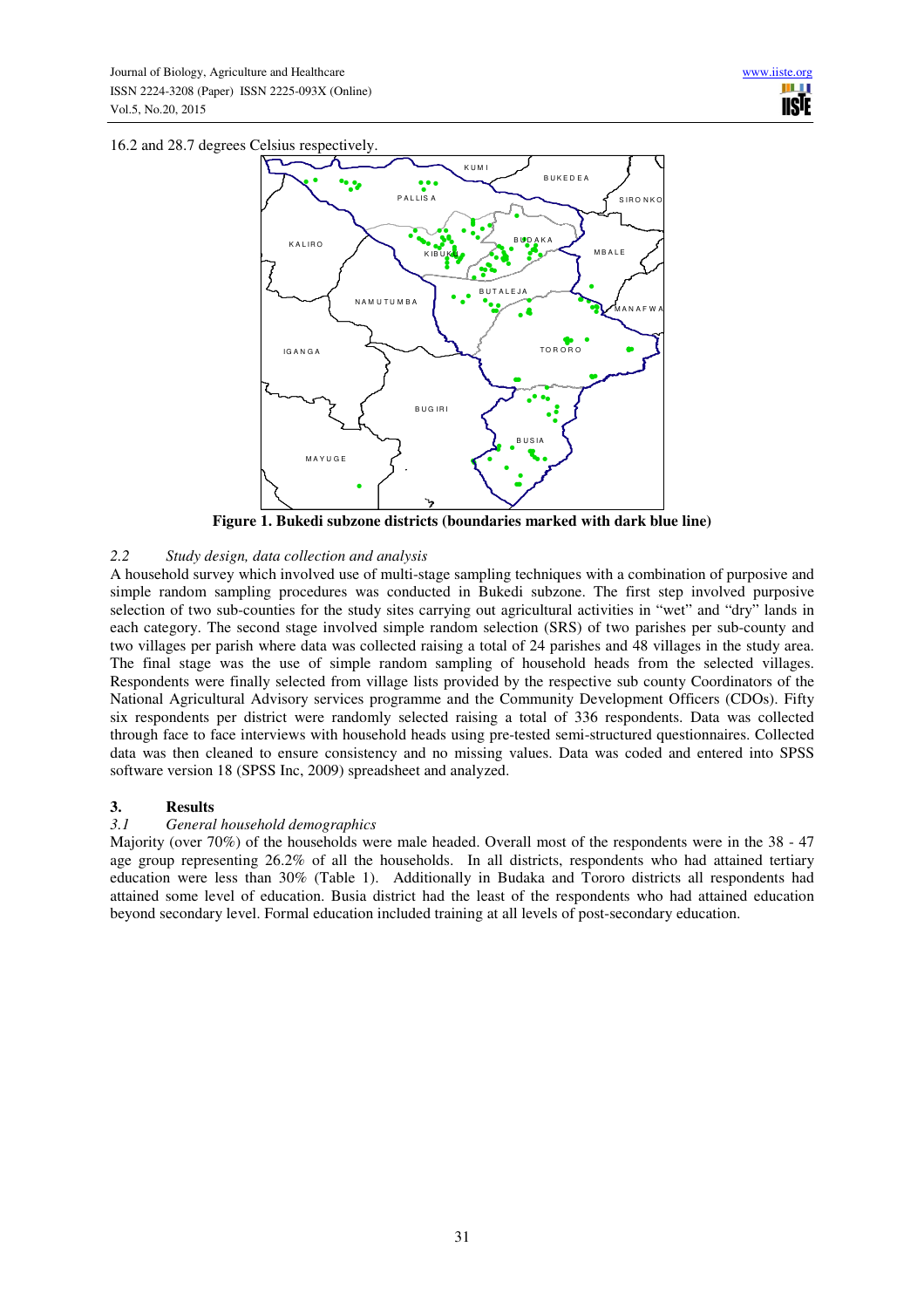| Table 1. Household demographics of the surveyed households |              |               |                 |         |               |               |  |
|------------------------------------------------------------|--------------|---------------|-----------------|---------|---------------|---------------|--|
|                                                            | <b>Busia</b> | <b>Tororo</b> | <b>Butaleja</b> | Pallisa | <b>Budaka</b> | <b>Kibuku</b> |  |
| Gender $(\% )$                                             |              |               |                 |         |               |               |  |
| Male                                                       | 73.2         | 90            | 85.2            | 70.9    | 75            | 82.9          |  |
| Female                                                     | 26.8         | 10            | 14.8            | 29.1    | 25            | 17.1          |  |
| Family size                                                | 7.7          | 7.1           | 7.3             | 7.3     | 8.0           | 9.2           |  |
| Age (years)                                                |              |               |                 |         |               |               |  |
| 18-27                                                      | 15           | 11.7          | 8.2             | 7.3     | 18.2          | 14.6          |  |
| 28-37                                                      | 20           | 15            | 26.2            | 20      | 18.2          | 29.3          |  |
| 38-47                                                      | 27.5         | 31.7          | 26.2            | 27.3    | 25            | 19.5          |  |
| 48-57                                                      | 12.5         | 23.3          | 19.7            | 23.6    | 27.3          | 14.6          |  |
| >58                                                        | 25           | 18.3          | 19.7            | 21.8    | 11.4          | 22            |  |
| <b>Education level</b>                                     |              |               |                 |         |               |               |  |
| No-formal                                                  | 4.9          | $\theta$      | 4.9             | 12.7    | $\theta$      | 9.1           |  |
| Primary                                                    | 41.5         | 51.7          | 42.6            | 41.8    | 24.4          | 29.5          |  |
| Secondary                                                  | 48.8         | 40            | 45.9            | 34.5    | 51.2          | 50            |  |
| Tertiary                                                   | 4.8          | 8.4           | 6.5             | 10.9    | 24.4          | 11.4          |  |

## *3.2 Available land resources*

The amount of land owned per household directly influences the cropping patterns and other land use activities. Results showed that the amount of land available per household in all six districts was appreciably small, an average of less than 3 Ha (Table 2). However, households in Pallisa district had relatively large sizes of land compared to other districts while Kibuku had the smallest land sizes owned per household. High standard deviation values across all districts provide evidence that some households which didn't own land also existed.

| Table 2. Average land size per household in hectares |  |
|------------------------------------------------------|--|
|------------------------------------------------------|--|

| <b>District</b> | <b>Hectares</b> |
|-----------------|-----------------|
| <b>Busia</b>    | $2.0 \pm 2.9$   |
| Tororo          | $2.1 \pm 3.1$   |
| Butaleja        | $1.9 \pm 2.2$   |
| <b>Budaka</b>   | $2.6 \pm 3.4$   |
| Kibuku          | $1.2 \pm 2.1$   |
| Pallisa         | $2.7 \pm 3.9$   |

## *3.3 Livestock production*

Cattle, goats, pigs and poultry were the most livestock species kept in the study areas. In all districts the number of cattle and goats owned per household were not significantly different (Table 3). However, there was a significant ( $P < 0.05$ ) difference in the average number of pigs kept per household in Busia, Budaka, Butaleja, Pallisa and Kibuku districts. The number of chicken kept per household was higher compared with other livestock species. There was no significant difference in the number of chicken kept in the districts of Kibuku, Pallisa, Tororo and Busia. Busia district had the highest number of chicken kept compared with other districts while Tororo had the least number of chicken per household (Table 3).<br>Table 3, Average livestack herd size per

| Table 3. Average livestock herd size per household |                            |                           |                           |                     |                             |                        |  |  |
|----------------------------------------------------|----------------------------|---------------------------|---------------------------|---------------------|-----------------------------|------------------------|--|--|
| Livestock type                                     | <b>Budaka</b>              | Busia                     | <b>Butaleja</b>           | Kibuku              | Pallisa                     | Tororo                 |  |  |
| Cattle                                             | $4.9 \pm 5.01^{\circ}$     | $6.2 + 6.74$ <sup>a</sup> | $5.7 + 4.91$ <sup>a</sup> | $4.6 + 4.45^a$      | $4.0 \pm 3.57$ <sup>a</sup> | $6.1 + 5.2^a$          |  |  |
| Goats                                              | $3.9 \pm 3.39^{\text{a}}$  | $5.86 \pm 5.9^{\rm a}$    | $4.8{\pm}4.4^{a}$         | $4.7 + 4.6^a$       | $3.8 \pm 3.61^a$            | $4.1 + 2.5^{\text{a}}$ |  |  |
| Swine                                              | $4.8 \pm 3.8^a$            | $13.6 \pm 26.0^b$         | $0.4 \pm 0.9^a$           | $4.5 \pm 2.1^{b,a}$ | $4.1 + 3.4^a$               | $6.2 \pm 7.6^{a,b}$    |  |  |
| Poultry                                            | $16.3 \pm 17.4^{\text{a}}$ | $12.7\pm9.4^{\rm b}$      | $17.7 + 16.9^a$           | $15.6 \pm 13.9^b$   | $12.6 \pm 12.0^b$           | $14.3 \pm 19.4^b$      |  |  |

**\*** Row figures with different superscripts are significantly different *(P<0.05).*

Most of the livestock kept were of indigenous types (Figure 2). However, cases of improved genotypes especially in cattle, goats and poultry exist in most districts. Kibuku district had more farmers keeping improved genetic crosses in cattle than any other district. Improved genetic crosses of goats were the most common in all districts compared to other livestock species.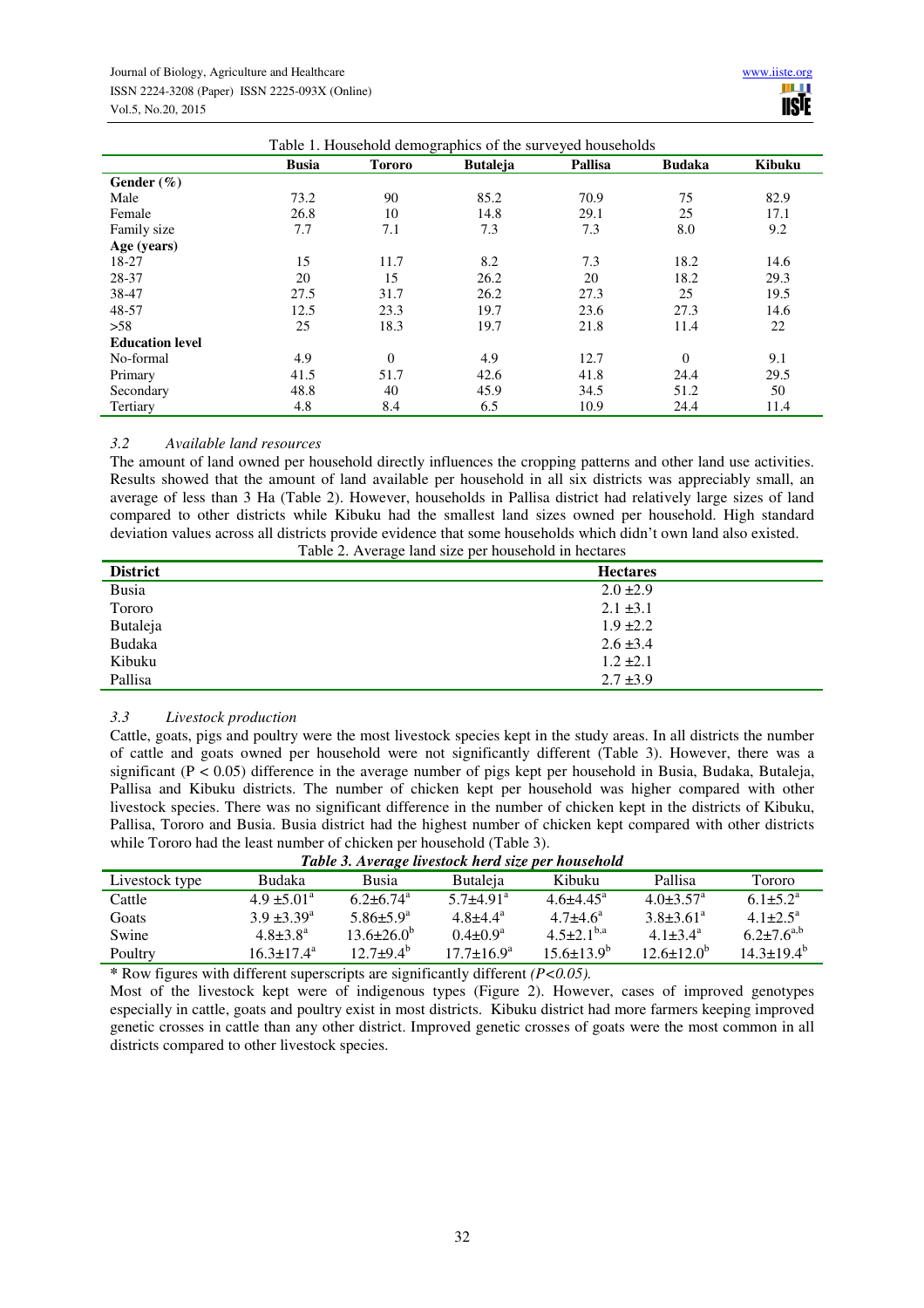

**Figure 2: Type and breeds of livestock kept in percentages** 

## *3.4 Crop production*

*Maize and cassava were the most common crops grown (Figure 3). Millet and rice were also commonly grown in most districts. Sorghum, ground nuts and cotton were also reported though at a small scale.* 





However, further analysis of the most important crops revealed that Rice was ranked first in the wetlands of Budaka, Butaleja Kibuku and Pallisa district while in Busia and Tororo districts the most ranked crops were Maize and Millet respectively (Table 4). Cassava was ranked first most important crop in the dry areas of most districts except in Budaka and Butaleja where maize was ranked first compared with other crops. Overall, cassava and rice seemed to be priority crops for the dry and wet areas respectively.

| Twele it's creered erop runnings in the ury and memmas of selected also leas |        |         |              |         |                   |             |  |
|------------------------------------------------------------------------------|--------|---------|--------------|---------|-------------------|-------------|--|
| Wet                                                                          |        |         |              | Dry     |                   |             |  |
| <b>District</b>                                                              | Rank1  | Rank 2  | Rank3        | Rank1   | Rank 2            | Rank3       |  |
| Budaka                                                                       | Rice   | Maize   | <b>Beans</b> | Maize   | Cassava           | Ground nuts |  |
| Busia                                                                        | Maize  | Sorghum | Ground nuts  | Cassava | Maize             | Beans       |  |
| Butaleja                                                                     | Rice   | Maize   | Cassava      | Maize   | Cassava           | Millet      |  |
| Kibuku                                                                       | Rice   | Millet  | Cotton       | Cassava | <b>Groundnuts</b> | Maize       |  |
| Pallisa                                                                      | Rice   | Millet  | Ground nuts  | Cassava | Maize             | Cotton      |  |
| Tororo                                                                       | Millet | Rice    | <b>Beans</b> | Cassava | Maize             | Ground nuts |  |

|  |  |  | Table 4. Perceived crop rankings in the dry and wetlands of selected districts |
|--|--|--|--------------------------------------------------------------------------------|

## *3.5 Sources of farm power*

Figure 4 shows that draught animal power was highly used in Pallisa, Kibuku, Budaka and Tororo while in Busia and Butaleja manual labour was the most common source of farm power used when opening up land for crop production. Households using tractors while opening up land for crops were also evident mainly in the districts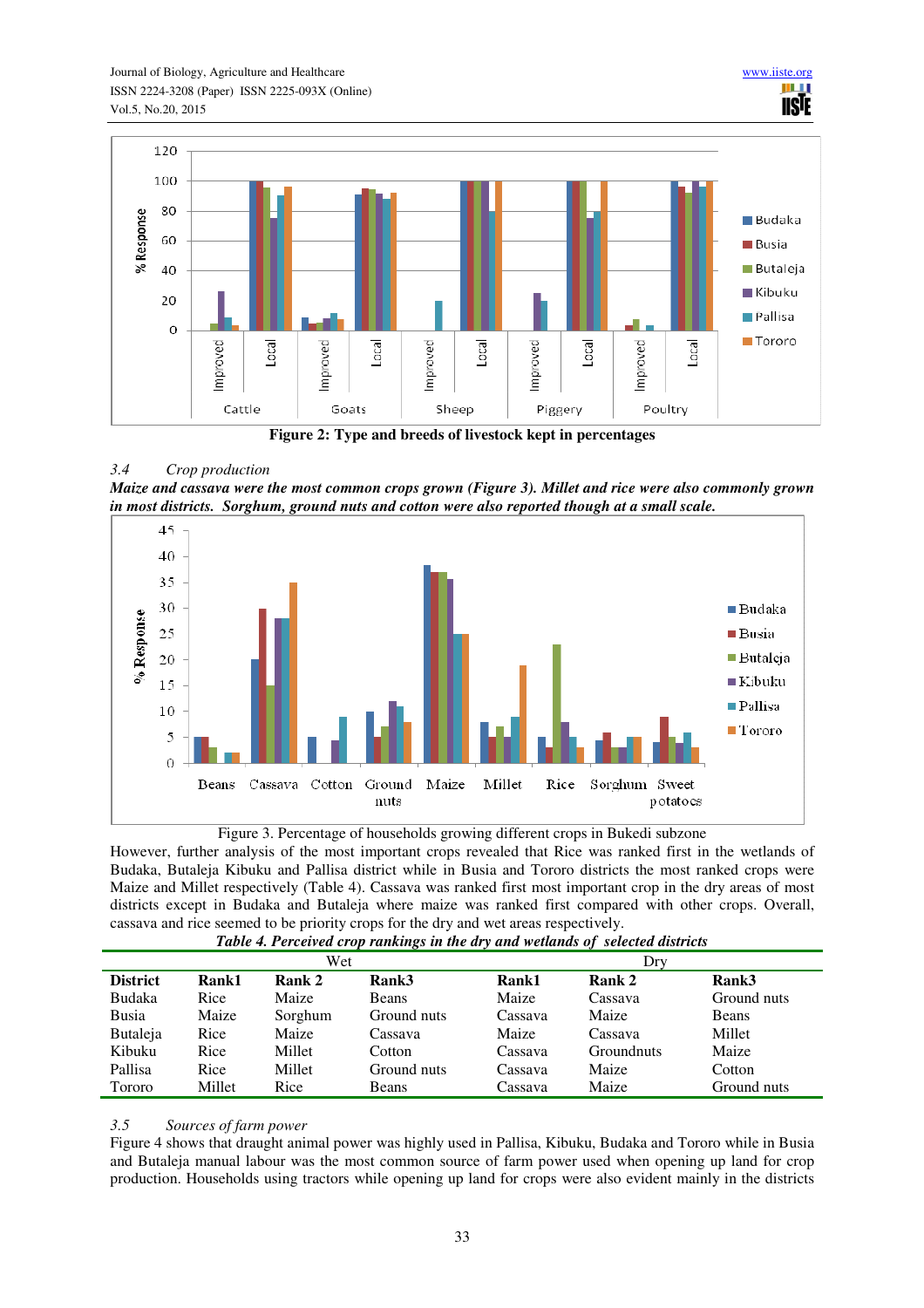of Busia, Tororo, Budaka and Pallisa while in Kibuku none of the surveyed households' reported to have ever used tractors on their farms. Other farming activities like weeding and harvesting was mainly done using manual labour.



Figure 4. Types of farm power used when opening land

## *3.6 Major sources of household income*

Provision of labour services, regular employment and running private business were among the most common sources of income (Table 5). Provision of labour services included being hired to work in crop gardens like in maize, cassava and ground nuts among others. Respondents running private businesses were majorly involved in general merchandize retail shops and working as middle men in selling crop produce. Sale of wood products like firewood, timber, poles and pastures especially to those farmers who keep cattle under cut and carry production systems and was also reported as sources of household incomes though at very small scale. Table 5. Sources of household income per district in percentages

|                            |          |        |                 | Tuble 5: Sources of household meeting per district in percentages |                |          |
|----------------------------|----------|--------|-----------------|-------------------------------------------------------------------|----------------|----------|
| Source                     | Busia    | Tororo | <b>Butaleja</b> | Budaka                                                            | Kibuku         | Pallisa  |
| Hiring out labour          | 32.1     | 26.5   | 17.5            | 11.6                                                              | 15.6           | 13.5     |
| Regular employment         | 20.4     | 18.4   | 12.5            | 16.3                                                              | 21.9           | 10.8     |
| Running own business       | 26.6     | 18.4   | 25              | 30.2                                                              | 28.1           | 29.7     |
| Formal employment          | 3.6      | 14.3   | 15              | 9.3                                                               | 6.3            | 16.2     |
| Sale of wood products      | $\Omega$ |        |                 | 0                                                                 | $\overline{0}$ | $\theta$ |
| Sale of pasture            |          | 0      |                 | 0                                                                 | 6.3            | $\theta$ |
| Remittance                 | 10.2     | 6.1    | 7.5             | 9.3                                                               | 6.3            | 16.2     |
| Hire of transport facility | $\theta$ | 6.1    |                 | 9.3                                                               | 6.3            | 5.4      |
| Sale of livestock          | 7.1      | 8.2    | 7.5             | 14                                                                | 9.4            | 8.1      |

*3.7 Record keeping and information management* 







Results further revealed that the majority of farmers more than 60% in most districts were keeping production records (Table 6). Production records included information like bags of maize and cassava produced in a given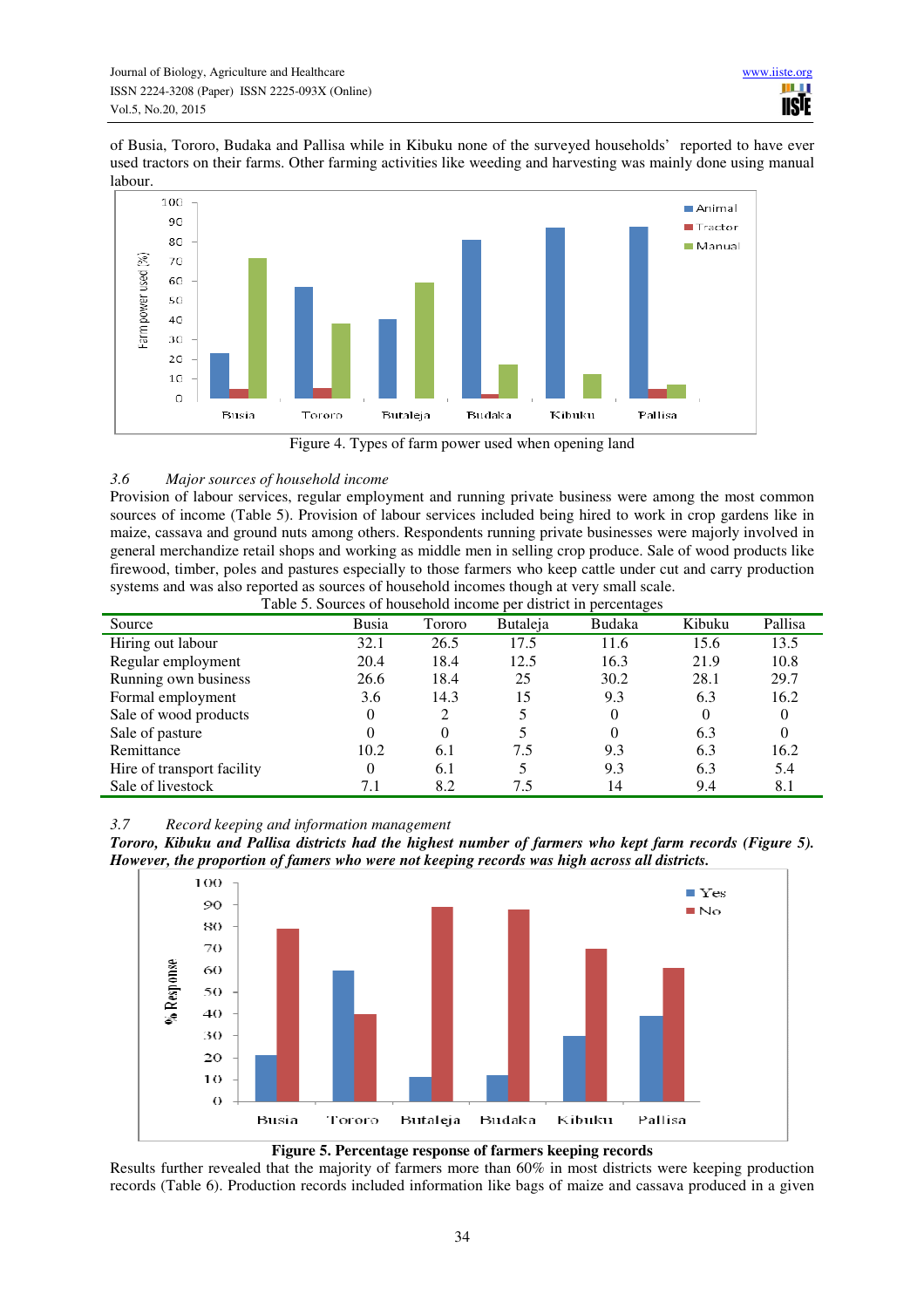season. In Budaka, Kibuku and Pallisa districts none of the respondents acknowledged keeping sales records. Table 6. Type of records kept in percentages

|            | Type of records |                             |
|------------|-----------------|-----------------------------|
| Production | <b>Sales</b>    | Both (production and sales) |
| 50         |                 | 50                          |
| 66.7       | 16.7            | 16.7                        |
| 62.5       | 12.5            | 25                          |
| 100        |                 |                             |
| 50         |                 | 50                          |
| 50         |                 | 50                          |
|            |                 |                             |

## *3.7.2 Reasons for failure to keep farm records*

Farmers reported that limited capacity and lack of awareness as the most reasons why they were not keeping farm records (Figure 6). Farmers who also thought keeping farm records was a waste of time were evident in all districts. Kibuku and Budaka districts had the highest number of farmers who reported keeping farm records was time wasting. In all districts some households acknowledged keeping farm records which they later stopped because of poor management. For example 10 and 20.2% of the households in Busia and Tororo respectively were not keeping records because they knew they could poorly manage the records (Figure 6).



**Figure 6. Reasons for failure to keep farm records** 

## *3.8 Use of irrigation on farms*

Irrigation was mostly done in rice paddies with water diversions to the rice fields (Table 7). Off rice paddies, irrigation is confined to what the community considers "High Value, Short term Crops" like onions, tomatoes, carrots, egg plants and cabbages. Over 89 % of the sampled households were not using any form of irrigation on the farms.

| Table 7. Use of irrigation on farms |                        |      |  |  |  |  |
|-------------------------------------|------------------------|------|--|--|--|--|
| District                            | Use Irrigation on farm |      |  |  |  |  |
|                                     | N <sub>o</sub>         | Yes  |  |  |  |  |
| Busia                               | 94.4                   | 5.6  |  |  |  |  |
| Tororo                              | 40.0                   | 60.0 |  |  |  |  |
| Butaleja                            | 90.0                   | 10.0 |  |  |  |  |
| Budaka                              | 92.1                   | 7.9  |  |  |  |  |
| Kibuku                              | 81.5                   | 18.5 |  |  |  |  |
| Pallisa                             | 94.7                   | 5.3  |  |  |  |  |

## *Type of Irrigation used*

The major form of irrigation used was the sub-surface irrigation mostly used in rice farming (Figure 7) where water is diverted into channels and allowed to sip into the soil directly to the roots of the crop. Surface irrigation was used mostly on horticultural crops and also on trees especially newly planted seedlings. Other irrigation technologies used included drip irrigation and sprinkler system.

Table 8. Types of Irrigation used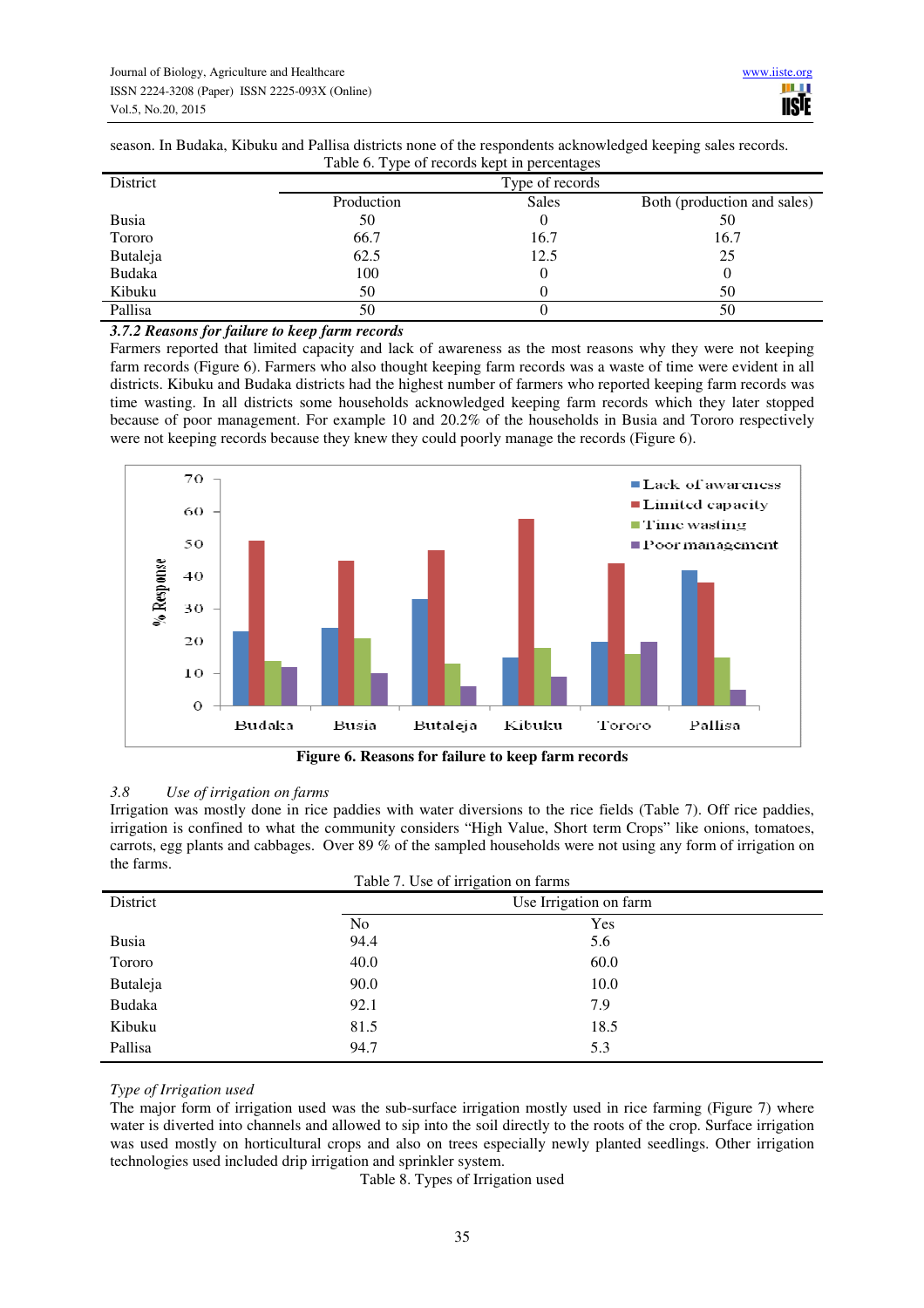|              | Irrigation type |           |         |            |  |  |
|--------------|-----------------|-----------|---------|------------|--|--|
| District     | Drip            | Sprinkler | Surface | Subsurface |  |  |
| <b>Busia</b> |                 |           | 100     | U          |  |  |
| Tororo       |                 |           | 100     | U          |  |  |
| Butaleja     |                 |           | 40      | 20         |  |  |
| Budaka       | 50              |           | 50      | U          |  |  |
| Kibuku       | 50              |           | 50      | O          |  |  |
| Pallisa      |                 | 100       |         |            |  |  |

## *3.9 Challenges limiting crop productivity*

Majority of the farmers cited pests and diseases as the most important challenge limiting increased crop production (Figure 8). Respondents also acknowledged drought, floods, limited labour, high cost of inputs and low prices of farm produce among others. Cases of theft of crop produce were only reported in Butaleja. High incidences of weeds, pests and diseases were reported in Busia, Kibuku and Pallisa districts than the rest of the districts.



Figure 7. Challenges limiting crop production

## *3.10 Challenges constraining livestock production*

Livestock diseases, poor grazeable pastures, inadequate veterinary services and prevalence of livestock parasites were the most reported challenges constraining livestock production (Figure 8). Busia, Butaleja and Tororo had the highest incidences of parasites especially ticks, tsetse flies and worms. However, in Busia and Butaleja districts quality of grazeable pastures was not reported as constraint for livestock production.



**Figure 8. Challenges facing livestock production** 

## **4. Discussion**

The study investigated farmers' knowledge, perceptions and challenges limiting increased productivity of different agricultural enterprises in Bukedi subzone. Maize, cassava, rice and millet remained among the most important crops grown.However, cassava and rice were priority crops for the dry and wet areas across all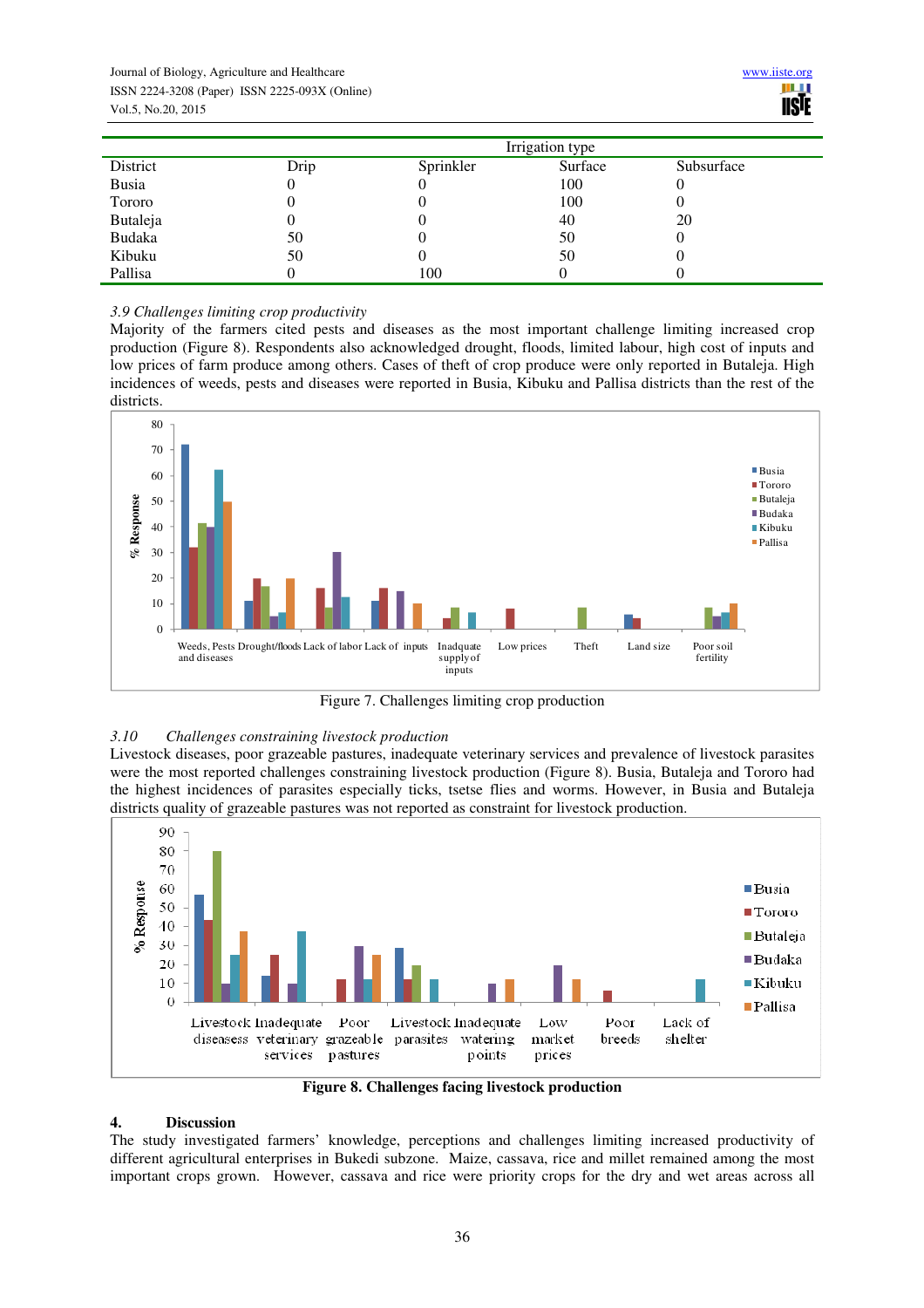districts respectively. High incidences of weed infestation like as *Striga spp*, pests and diseases, frequent droughts, lack of labour, low market prices and remoteness of some villages from Urban markets were among the most reported challenges limiting crop productivity (Figure 7). Infestation of parasitic weeds like Striga remains a serious challenge in production of cereals in Eastern Uganda. For example Bisikwa, et al (2010) reported losses of 30-100% in cereals due to *Striga hermonthica*. Strategies to control Striga exist (Berner *et al.,* 1995) however; farmers are reluctant to use them since most are un-economical and laborious (Kaiira *et al*. 2014; and Lagoke *et al.* 1991). Khan *et al.* (2003), reported that *D. uncinatum* roots posed an allelopathic mechanism which could inhibit development of haustoria of *Striga hermonthica*. Therefore efficacy of such control strategies needs to validated and popularized to control proliferation of Striga.

The study further revealed that although irrigation was practiced in all the surveyed districts, it was at very low scale (Table 7) except in Tororo district where 60% of the households reported using surface irrigation measures. Farmers reported using irrigation in high value crops like tomatoes and rice. Different irrigation methods were being used which included; drip, sprinkler, surface and subsurface. Surface irrigation where farmers dig channels to divert water from the main stream/river was the most common method of irrigation used in the majority of the households. Cases of farmers using high level automated irrigation measures like sprinkler methods were also evident especially in Pallisa. This was attributed to the National Agricultural Advisory services (NAADS) which had procured and installed the irrigation facility in model farms in Pallisa district. Irrigation remains the most feasible intervention that can guarantee farmers increased crop productivity in events of droughts and could sustain crop production throughout the year. Moreover, droughts were also reported among the key challenges constraining crop production in all the districts (Figure 7). In a related study, Hussain (2007) reported that irrigation significantly reduces income poverty. Therefore least cost irrigation interventions that can ensure availability of water for production during dry periods should be indentified and popularized in order to ensure increased crop productivity.

Livestock diseases for example East cost fever (ECF), Foot and mouth (FMD) disease, New castle, and swine fever were the most reported challenge limiting livestock productivity. High prevalence of livestock diseases consequently lead to massive loss of livestock in the region to the extent that occasionally government had to enforce district quarantines as a measure to curb some of the devastating effects. In a related study Kirunda *et al.* (2012) reported that diseases especially ECF were the most common challenge facing livestock keepers in the western rangelands. The same authors reported that prevalence of livestock diseases was highly influenced by seasons and existing management practices. Similar findings of high incidences of ECF were also previously reported (Ocaido *et al.* 2009) and Rubaire- Akiiki *et al.* 2004). Butaleja, Busia and Tororo districts reported the highest incidences of livestock diseases. This could be explained by high incidences of tsetse flies and ticks prevalent in the area which is exacerbated by the existing grazing system and scarce of veterinary services. Elsewhere Anderson and Robinson (2009) also reported that due to scarcity of veterinary services farmers always resort to use of inappropriate methods in control of livestock diseases. Perhaps this calls for increased veterinary extension services and research investments in livestock disease control in order to ensure increased livestock survival rates and improved productivity.

In addition, the study revealed that animal draught power was mainly used by farmers to facilitate production and reduce human drudgery. These results are consistent with Obuo and Barton (2006), who reported that adoption of draught power weeding technologies (DAP) in sorghum fields reduced the time spent, compared to hand weeding from 157 to 34 hours/hectare. Animal draught power was mainly used by farmers in Pallisa, Kibuku, Budaka and Tororo districts (Figure 4). In Busia and Butaleja districts the use of manual labour for opening up land for crops was evident. However, cases of farmers using tractors were also evident but very rare in some districts for example Kibuku. Animal power is influenced mainly by the availability of animals and grazing land as well as water for the animals. There was a high positive correlation between source of labour and level of household poverty for example households that rely only on family labor were among the most poor as compared to those households hiring draught power services. Perhaps this can be explained by the fact that households which have access to draught power services open up more land for crop production and as such harvest more crop produce which can be easily sold to increase household incomes. Therefore improving crop productivity may mean enhancing the contribution of draught power through breeding of superior genotypes of animals which can provide high traction/draught power and improved livestock nutrition and feeding by introducing high quality improved pastures and appropriate feeding regimes.

Results from the study have also revealed that the proportion of farmers who keep farm records was very low less than 40% of the surveyed household except in Tororo district (Figure 5). There are a number of advantages accruing from keeping records for example farmers who kept records cited a number of reasons including easy access to credit since records improve the confidence of lenders to farmers and tracking farm performance among others. Limited capacity of farmers and lack of awareness were the most cited reasons why majority of the respondents acknowledged limited capacity of farmers in keeping records and lack of awareness as the most reasons for failure to keep farm records (Figure 6). Perhaps this explains why agricultural productivity in this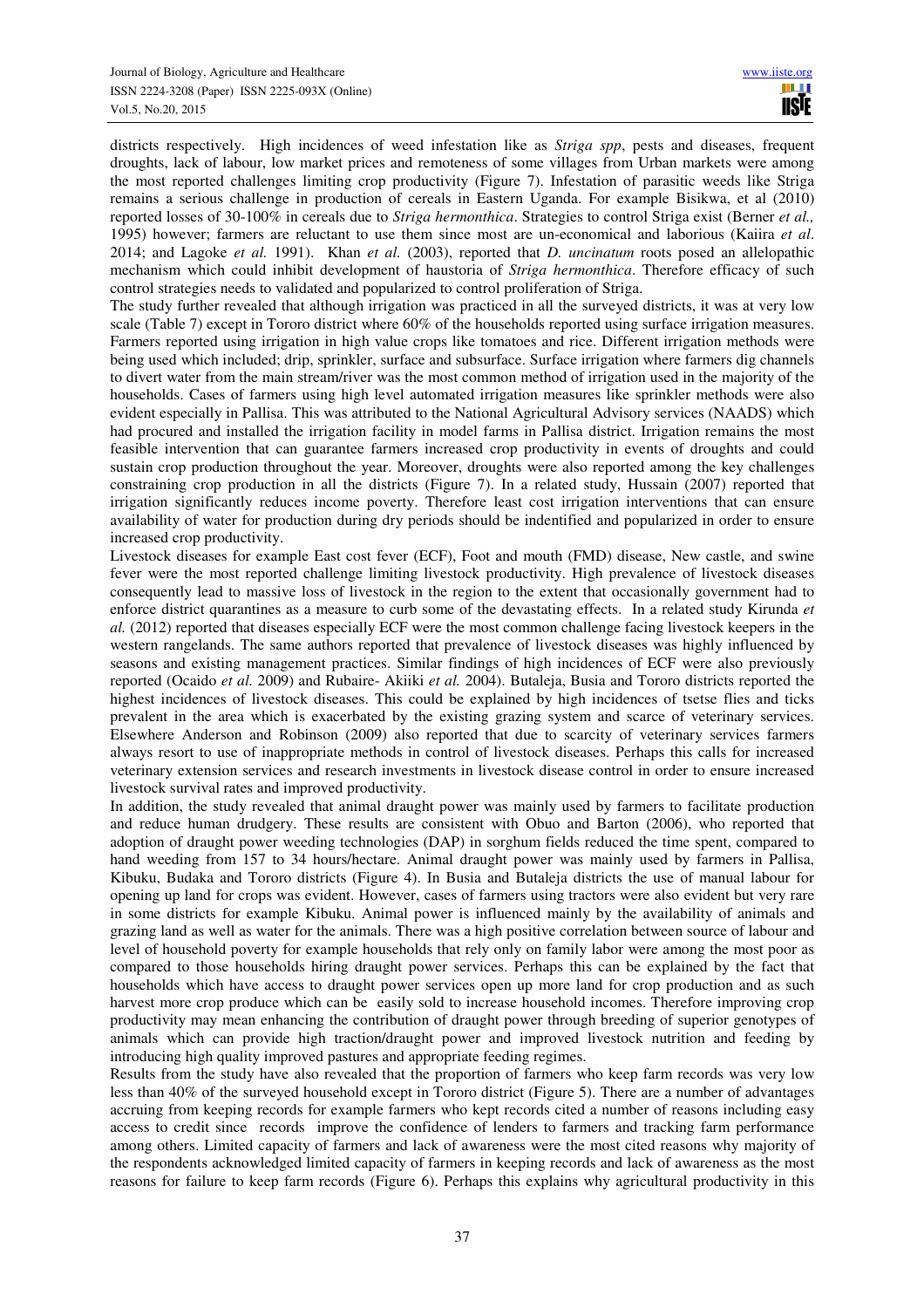subzone has remained low since farmers don't keep records and as such cannot measure the benefits they derive from their respective agricultural enterprises. Failure to keep records should be highly discouraged since farmers have only to rely on their memory which makes it difficult to determine the market margins. Consequently it becomes almost impossible to ascertain whether a farmer is making losses or profits in running any agricultural enterprise of interest. Therefore building farmers' capacity in record management will encourage more to realize the benefits and adopt the record keeping culture. Records inform the farmer on the progress of the returns to investment and which enterprise is doing well where more resources could be directed for increased profitability.

## **5. Conclusion**

The study has revealed that maize, cassava and rice were the main crops for the dry and wetlands of Bukedi subzone respectively. However, high levels of weed infestation like *Striga hermonthica*, pests and diseases, increasing frequency of droughts and lack of inputs especially improved planting material were among the key challenges limiting crop productivity. Therefore interventions that reduce proliferation of crop parasitic weeds like *Striga hermonthica*, utilization of early maturing and water efficient crop varieties are urgently required in Bukedi subzone. Research investments should in addition identify well adapted, high yielding varieties of cassava, rice, maize and millet in order to enhance crop production with appropriate management aspects. Key livestock species kept were; cattle, goats, swine and poultry. In all districts, cattle and goats herd sizes kept per household were not significantly different. The number of indigenous chicken kept per household was higher compared with other livestock species. This provided evidence that improving productivity of the indigenous chicken genotypes in Bukedi subzone could steadily increase households' incomes. Newcastle, Foot and mouth disease, tick borne diseases and those transmitted by tsetse flies were the most important diseases affecting livestock production. Therefore least cost interventions that can prevent or reduce prevalence of livestock diseases and promotion of good quality pasture seeds pose strategic pathways of ensuring sustainable livestock production in Bukedi subzone.

## **References**

Anderson, I. M., and Robinson, W. I. (2009). Tenth EDF Karamoja livelihoods programme (KALIP) technical reference guide. Food and Agriculture Organisation of the United Nations and the Delegation of the European commission to the Republic of Uganda. 7-12 pp.

Berner D. K., Kling, J. G., and Singh, B. B. (1995). Striga research and control: a perspective from Africa. Plant Disease 79: 652-660

Bisikwa, J., Sekamatte, S., Kapting, Karuhanga, I. M.B., Otim, M., and Woomer, P. L. (2010). Participatory management of Striga in cereal-based cropping systems in eastern Uganda. Second RUFORUM Biennial Meeting 20 - 24 September 2010, Entebbe, Uganda

Hussain, I. ( 2007). Poverty-reducing impacts of irrigation: Evidence and lessons. Irrigation and drainage 56:147-164(2007).Wiley InterScience.DOI: 10.1002/ird.298

Kaiira, M., Kagoda, F., and Gidoi, R. (2014).Exploring cost-effective maize integrated weed management approaches under intensive farming systems. Uganda Journal of Agricultural Sciences*,* 2014, 15 (2): 191 - 198

Khan Z. R., Hassanali, A. J., Pickett, A., Wadhams, L. J., and Muyekho, F. (2003). Strategies for control of cereal stemborers and striga weed in maize-based farming systems in eastern Africa involving 'push-pull' and allelopathic tactics, respectively. African Crop Science Conference Proceedings, Vol. 6. 602-608. ISSN 1023- 070X . African Crop Science Society.

Kirunda, H., Kabi, F., Muwereza, N., Kabuuka, T., Magona, J. W., and Lukwago, G. (2012). Knowledge and perceptions of smallholder dairy farmers of cattle disease burdens in selected agro-ecological zones of Uganda. Uganda Journal of Agricultural Sciences (UJAS), 2012, 13(2):107-116.

Lagoke S. T. O., Parkinson, V., and Agunbiade, R. M. (1991). Parasitic weeds and control methods in Africa. In S. K. Kim (ed.). Combating Striga in Africa. International Tropical Agriculture, Proceedings, International Workshop organized by IITA, ICRISAT and IDRC, 22-24 August 1988, IITA, Ibadan, Nigeria. 3-14

Mahabile, M., Lyne, M. C., and Panin, A. (2005). An empirical analysis of factors affecting the productivity of livestock in southern Botswana. *Agrekon, Vol 44, No 1 (March 2005).* 

Mwebaze, S. (2002). Grassland and pasture crops. Country pasture/forage resource profiles. Food agriculture Organisation (FAO) of the United Nations.

Obuo, P., and Barton, D. (2006). Improving production in the Teso farming system through the development of sustainable draught animal technologies (The DAP Weeding Project) DFID Crop Protection Programme, Final Technical Report, Project R7401. Natural Resources Institute.

Ocaido, M., Otim, C. P., & Kakaire, D. (2009). Impact of major diseases and vectors in smallholder cattle production systems in different agro-ecological zones and farming systems in Uganda. Livestock research for rural development 21:155.

Okoba, B.O., & Graaff, J. D. (2005). Farmers' knowledge and perceptions of soil erosion and conservation